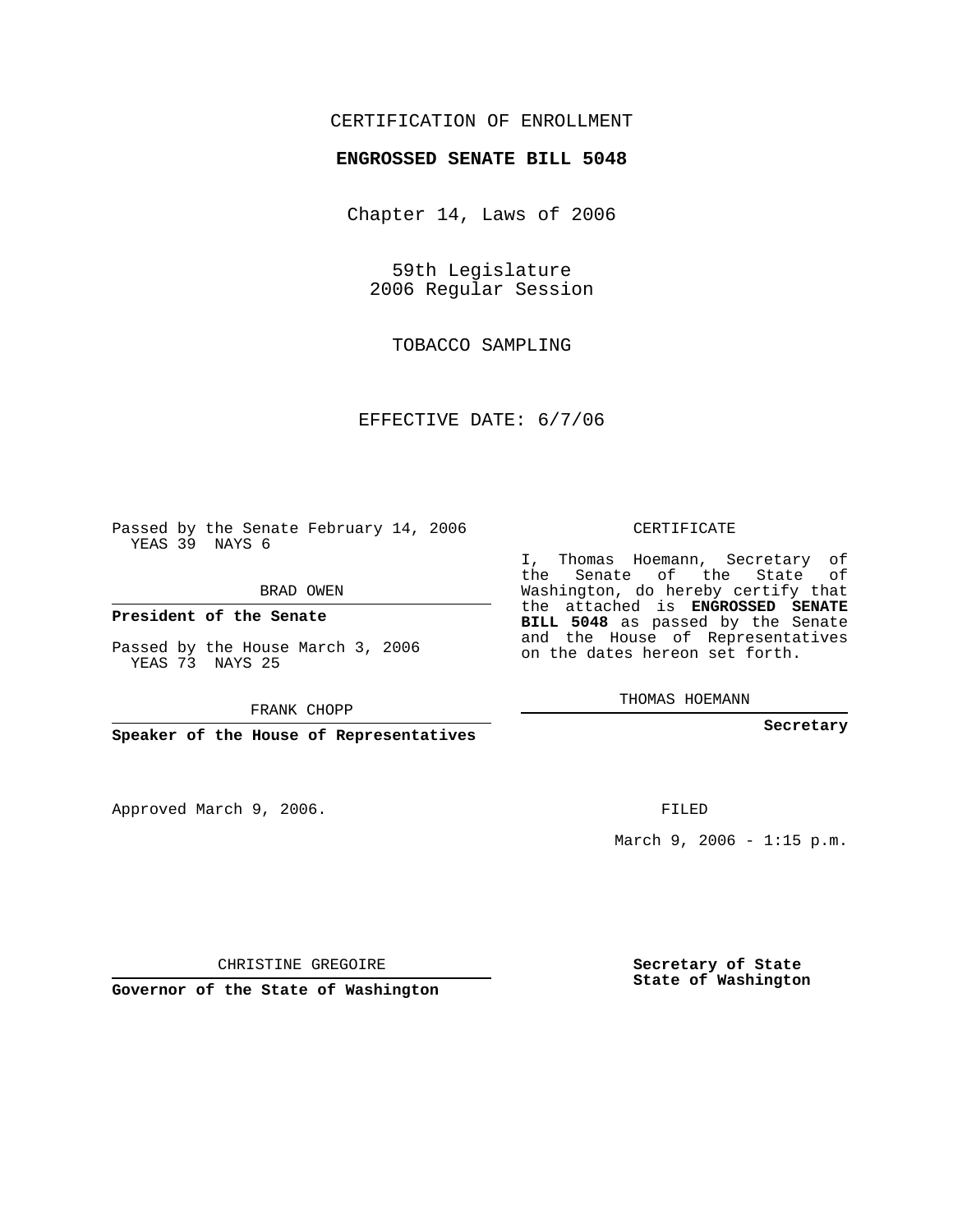## **ENGROSSED SENATE BILL 5048** \_\_\_\_\_\_\_\_\_\_\_\_\_\_\_\_\_\_\_\_\_\_\_\_\_\_\_\_\_\_\_\_\_\_\_\_\_\_\_\_\_\_\_\_\_

\_\_\_\_\_\_\_\_\_\_\_\_\_\_\_\_\_\_\_\_\_\_\_\_\_\_\_\_\_\_\_\_\_\_\_\_\_\_\_\_\_\_\_\_\_

Passed Legislature - 2006 Regular Session

## **State of Washington 59th Legislature 2006 Regular Session**

**By** Senators Oke, Brown, Keiser, Swecker, Kline, Morton, Rockefeller, Deccio, Thibaudeau, Finkbeiner, McAuliffe, Sheldon, Rasmussen,<br>Spanel, Berkey, Eide, Doumit, Regala, Kohl-Welles, Jacobsen, Spanel, Berkey, Eide, Doumit, Regala, Kohl-Welles, Jacobsen, Franklin, Haugen, Fraser, Kastama and Weinstein

Read first time 01/12/2005. Referred to Committee on Labor, Commerce, Research & Development.

 AN ACT Relating to protecting the health of minors by prohibiting tobacco product sampling; amending RCW 70.155.010, 70.155.050, 70.155.090, 70.155.100, 82.24.120, and 82.24.230; creating a new section; repealing RCW 70.155.060 and 82.24.270; and prescribing penalties.

BE IT ENACTED BY THE LEGISLATURE OF THE STATE OF WASHINGTON:

 NEW SECTION. **Sec. 1.** The legislature recognizes that tobacco use among children is a serious and preventable health problem. Every day sixty-five more children in Washington state become smokers, and every year more than eight thousand two hundred state residents die from tobacco-related illnesses. The legislature further finds that tobacco samples contribute to children's access to tobacco products by providing a no-cost initiation that encourages minors to experiment with nicotine at early ages. Sampling activity often occurs in venues frequented by minors, and tobacco samples are distributed along with other promotional items that contain tobacco brand logos, thus increasing the appeal of the tobacco products as well as the chances that children will obtain them. Sampling events in this state have increased twenty-fold over the past nine years, and nationwide, tobacco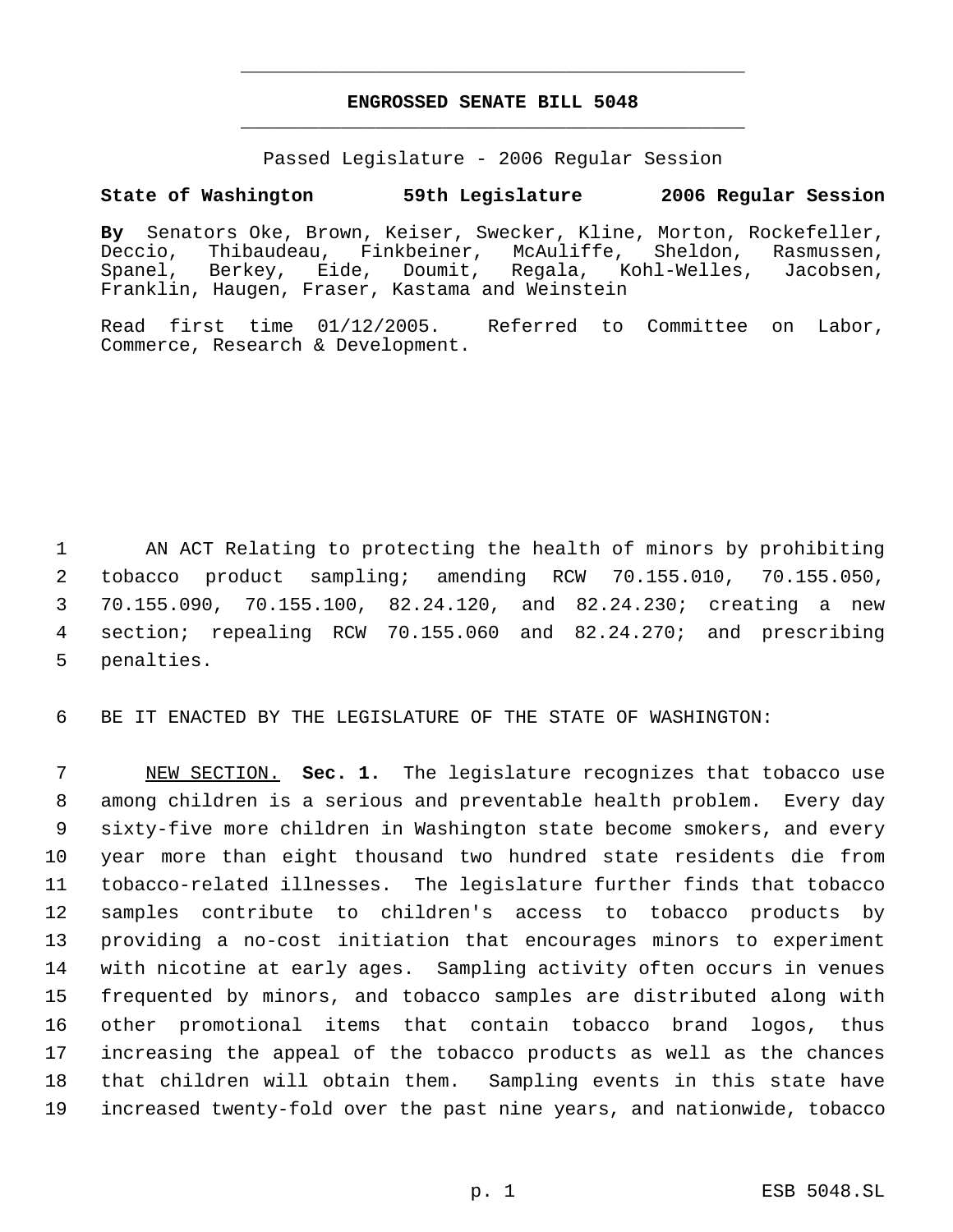industry spending on samples has increased significantly. It is therefore the intent of the legislature to protect minors from the influence of tobacco sampling by eliminating the distribution of samples in this state.

 **Sec. 2.** RCW 70.155.010 and 2003 c 113 s 1 are each amended to read as follows:

 The definitions set forth in RCW 82.24.010 shall apply to RCW 70.155.020 through 70.155.130. In addition, for the purposes of this chapter, unless otherwise required by the context:

(1) "Board" means the Washington state liquor control board.

 (2) "Delivery sale" means any sale of cigarettes to a consumer in the state where either: (a) The purchaser submits an order for a sale by means of a telephonic or other method of voice transmission, mail delivery, any other delivery service, or the internet or other on-line service; or (b) the cigarettes are delivered by use of mail delivery or any other delivery service. A sale of cigarettes shall be a delivery sale regardless of whether the seller is located within or without the state. A sale of cigarettes not for personal consumption to a person who is a wholesaler licensed pursuant to chapter 82.24 RCW or a retailer pursuant to chapter 82.24 RCW is not a delivery sale.

 (3) "Delivery service" means any private carrier engaged in the commercial delivery of letters, packages, or other containers that requires the recipient of that letter, package, or container to sign to accept delivery.

 (4) "Minor" refers to an individual who is less than eighteen years old.

27 (5) (("Public place" means a public street, sidewalk, or park, or any area open to the public in a publicly owned and operated building.

29  $(6)$ )) "Sample" means a tobacco product distributed to members of the general public at no cost or at nominal cost for product promotion purposes.

 $(17)$  "Sampler" means a person engaged in the business of sampling other than a retailer.

 $(8)$ )) (6) "Sampling" means the distribution of samples to members 35 of the  $((\text{general}))$  public  $((\text{in a public place})).$ 

36  $((+9))$   $(7)$  "Shipping container" means a container in which cigarettes are shipped in connection with a delivery sale.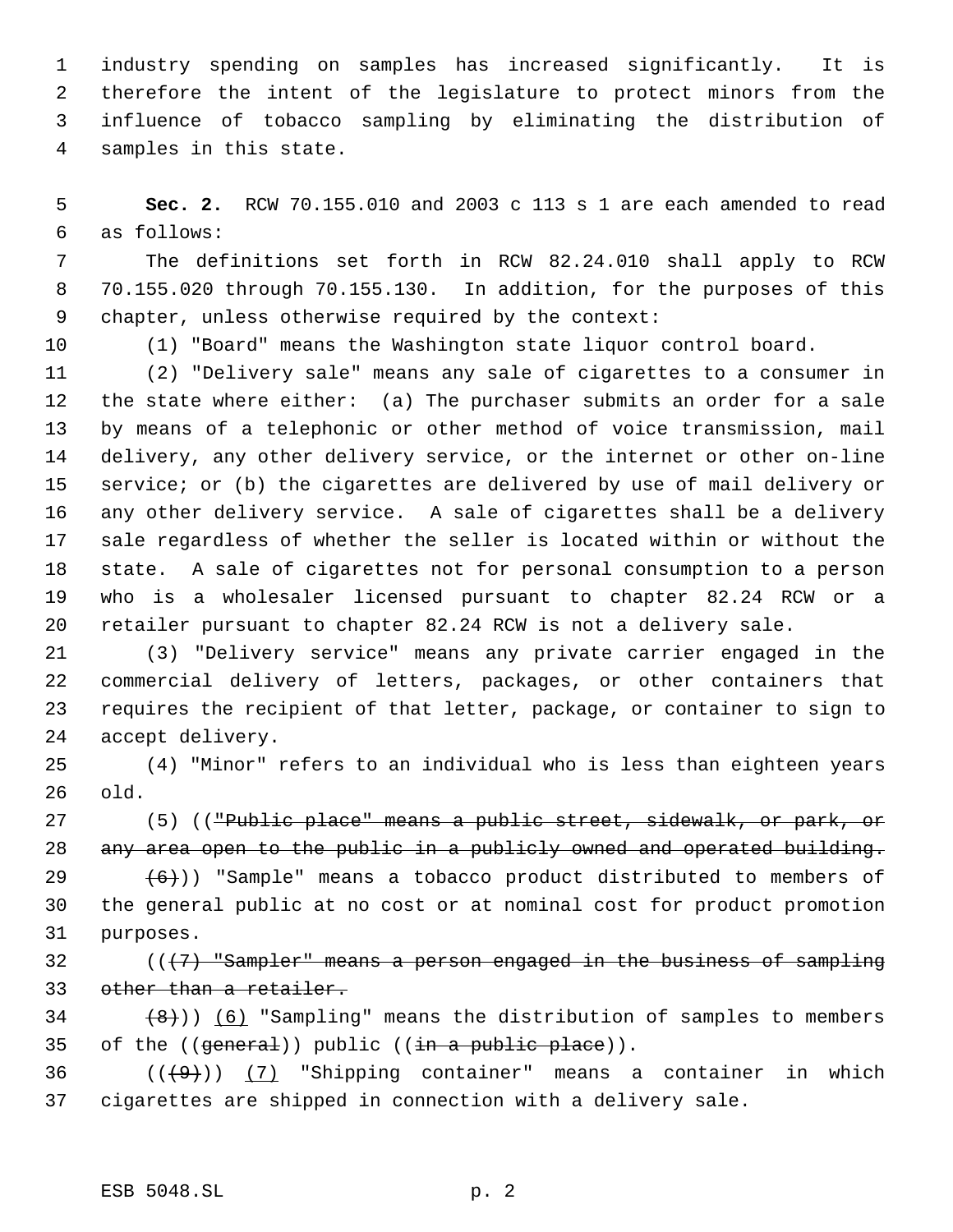1 (( $(10)$ )) (8) "Shipping documents" means bills of lading, airbills, 2 or any other documents used to evidence the undertaking by a delivery 3 service to deliver letters, packages, or other containers.

 $4$  ( $(\overline{+11})$ ) (9) "Tobacco product" means a product that contains 5 tobacco and is intended for human ((consumption)) use, including any 6 product defined in RCW 82.24.010(2) or 82.26.010(1).

 7 **Sec. 3.** RCW 70.155.050 and 1993 c 507 s 6 are each amended to read 8 as follows:

9 (1) No person may engage in the business of sampling ((within the 10 state unless licensed to do so by the board. If a firm contracts with 11 a manufacturer to distribute samples of the manufacturer's products, 12 that firm is deemed to be the person engaged in the business of 13 sampling)) tobacco products.

14 (2) ((The board shall issue a license to a sampler not otherwise 15 disqualified by RCW 70.155.100 upon application and payment of the fee. 16 (3) A sampler's license expires on the thirtieth day of June of 17 each year and must be renewed annually upon payment of the appropriate 18 fee.

19  $(4)$  The board shall annually determine the fee for a sampler's 20 <del>license and each renewal. However, the fee for a manufacturer whose</del> 21 employees distribute samples within the state is five hundred dollars 22 per annum, and the fee for all other samplers must be not less than 23 fifty dollars per annum.

24 (5) A sampler's license entitles the licensee, and employees or 25 agents of the licensee, to distribute samples at any lawful location in 26 the state during the term of the license. A person engaged in sampling 27 under the license shall carry the license or a copy at all times.))  $\underline{A}$ 28 violation of this section is a misdemeanor.

29 **Sec. 4.** RCW 70.155.090 and 2005 c 206 s 2 are each amended to read 30 as follows:

 (1) Where there may be a question of a person's right to purchase 32 or obtain tobacco products by reason of age, the retailer( $(\frac{1}{2} \frac{1}{2}$ )) or agent thereof, shall require the purchaser to present any one of the following officially issued identification that shows the purchaser's age and bears his or her signature and photograph: (a) Liquor control authority card of identification of a state or province of Canada; (b)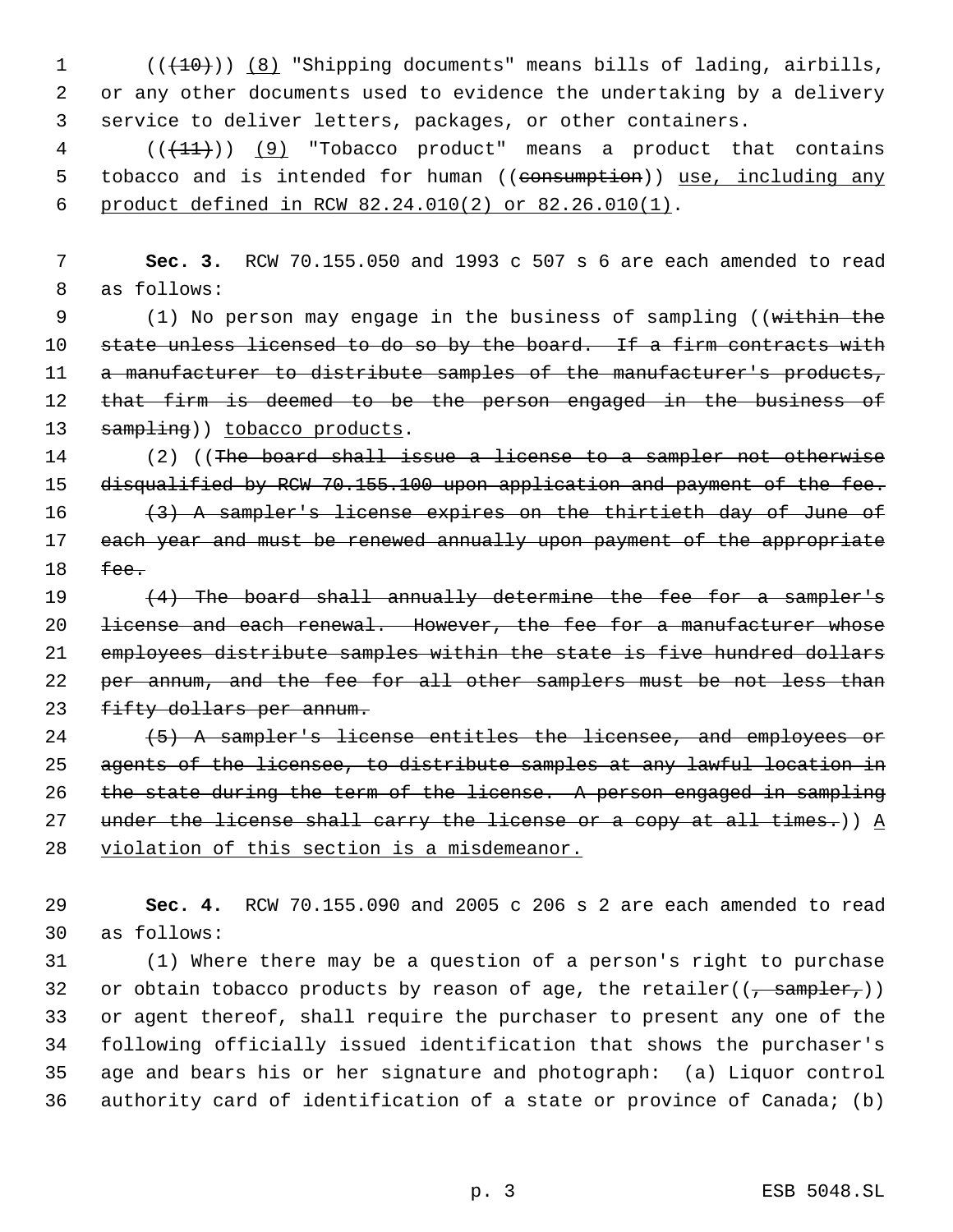driver's license, instruction permit, or identification card of a state or province of Canada; (c) "identicard" issued by the Washington state department of licensing under chapter 46.20 RCW; (d) United States military identification; (e) passport; (f) enrollment card, issued by the governing authority of a federally recognized Indian tribe located in Washington, that incorporates security features comparable to those implemented by the department of licensing for Washington drivers' licenses. At least ninety days prior to implementation of an enrollment card under this subsection, the appropriate tribal authority shall give notice to the board. The board shall publish and communicate to licensees regarding the implementation of each new enrollment card; or (g) merchant marine identification card issued by the United States coast guard.

 (2) It is a defense to a prosecution under RCW 26.28.080 that the person making a sale reasonably relied on any of the officially issued identification as defined in subsection (1) of this section. The liquor control board shall waive the suspension or revocation of a license if the licensee clearly establishes that he or she acted in good faith to prevent violations and a violation occurred despite the licensee's exercise of due diligence.

 **Sec. 5.** RCW 70.155.100 and 1998 c 133 s 3 are each amended to read as follows:

 (1) The liquor control board may suspend or revoke a retailer's license issued under RCW 82.24.510(1)(b) held by a business at any location, or may impose a monetary penalty as set forth in subsection (2) of this section, if the liquor control board finds that the licensee has violated RCW 26.28.080, 70.155.020, 70.155.030, 28 70.155.040, 70.155.050, ((<del>70.155.060,</del>)) 70.155.070, or 70.155.090.

 (2) The sanctions that the liquor control board may impose against a person licensed under RCW 82.24.530 ((and 70.155.050 and 70.155.060)) based upon one or more findings under subsection (1) of this section may not exceed the following:

(a) For violation of RCW 26.28.080 or 70.155.020:

 (i) A monetary penalty of one hundred dollars for the first violation within any two-year period;

 (ii) A monetary penalty of three hundred dollars for the second violation within any two-year period;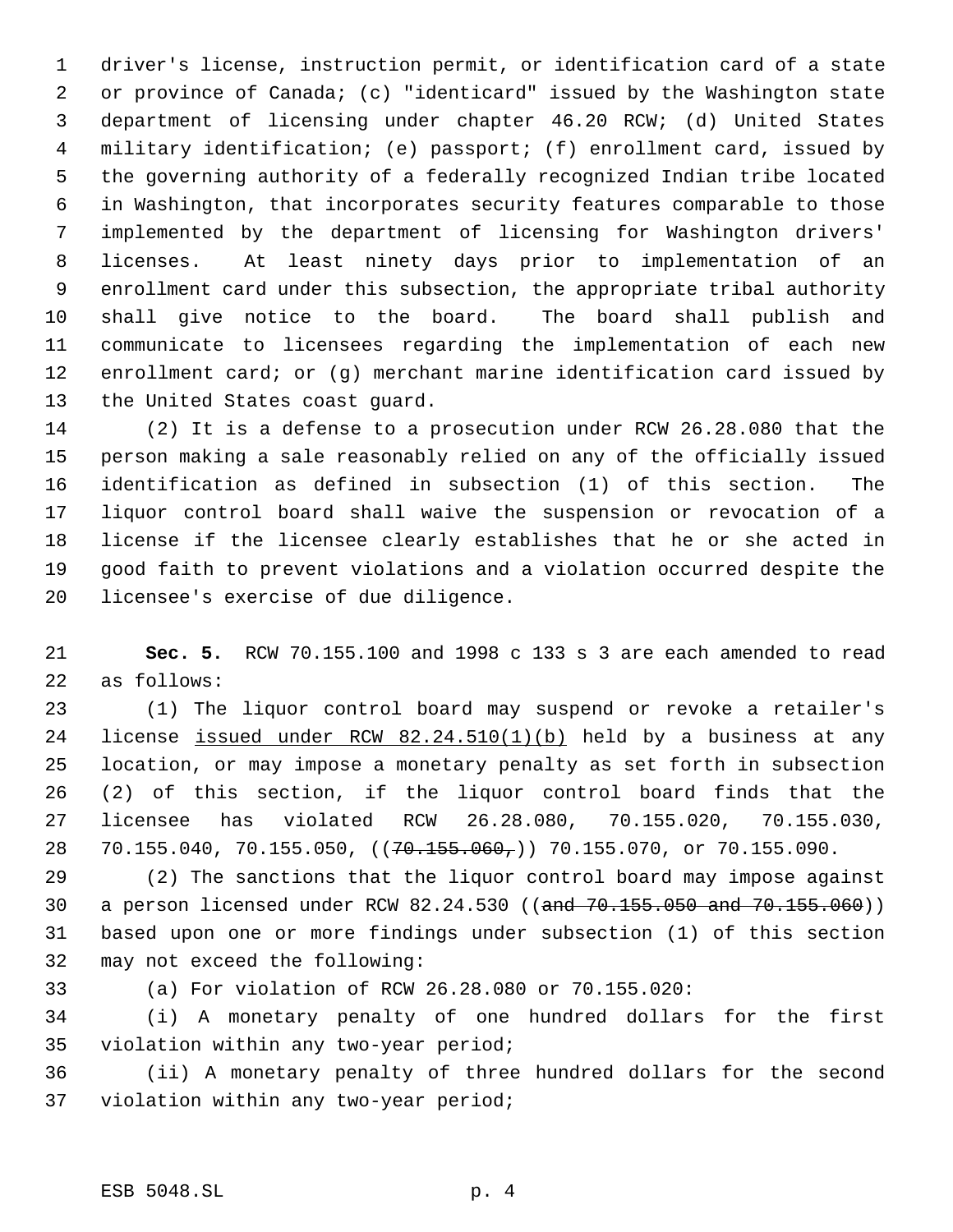(iii) A monetary penalty of one thousand dollars and suspension of the license for a period of six months for the third violation within any two-year period;

 (iv) A monetary penalty of one thousand five hundred dollars and suspension of the license for a period of twelve months for the fourth violation within any two-year period;

 (v) Revocation of the license with no possibility of reinstatement for a period of five years for the fifth or more violation within any two-year period;

 (b) For violations of RCW 70.155.030, a monetary penalty in the amount of one hundred dollars for each day upon which such violation occurred;

 (c) For violations of RCW 70.155.040 occurring on the licensed premises:

 (i) A monetary penalty of one hundred dollars for the first violation within any two-year period;

 (ii) A monetary penalty of three hundred dollars for the second violation within any two-year period;

 (iii) A monetary penalty of one thousand dollars and suspension of the license for a period of six months for the third violation within any two-year period;

 (iv) A monetary penalty of one thousand five hundred dollars and suspension of the license for a period of twelve months for the fourth violation within any two-year period;

 (v) Revocation of the license with no possibility of reinstatement for a period of five years for the fifth or more violation within any two-year period;

28 (d) For violations of RCW 70.155.050 ((and 70.155.060)), a monetary penalty in the amount of three hundred dollars for each violation;

 (e) For violations of RCW 70.155.070, a monetary penalty in the amount of one thousand dollars for each violation.

 (3) The liquor control board may impose a monetary penalty upon any 33 person other than a licensed cigarette retailer ((or licensed sampler)) if the liquor control board finds that the person has violated RCW 26.28.080, 70.155.020, 70.155.030, 70.155.040, 70.155.050, ((70.155.060,)) 70.155.070, or 70.155.090.

(4) The monetary penalty that the liquor control board may impose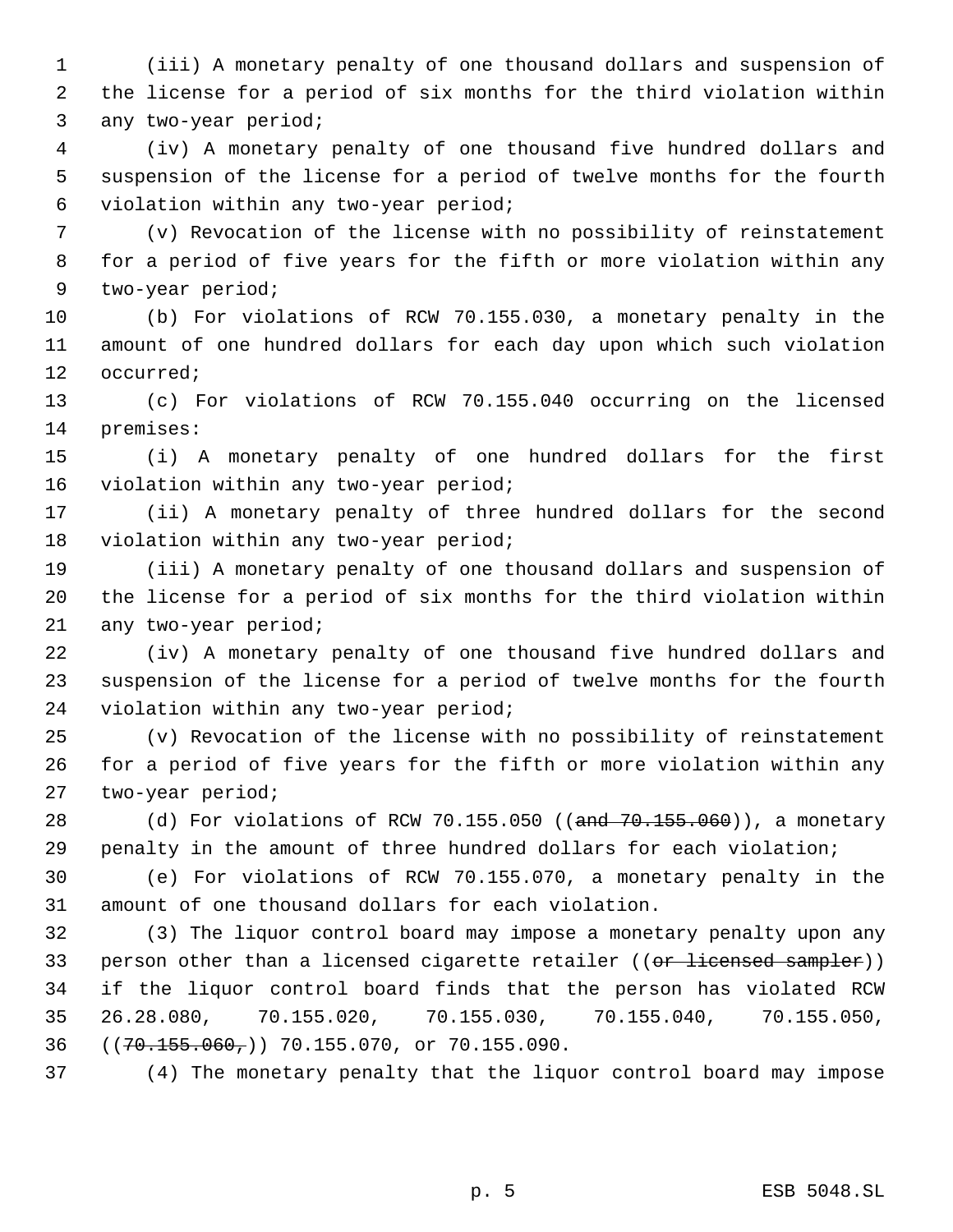based upon one or more findings under subsection (3) of this section may not exceed the following:

 (a) For violation of RCW 26.28.080 or 70.155.020, fifty dollars for the first violation and one hundred dollars for each subsequent violation;

 (b) For violations of RCW 70.155.030, one hundred dollars for each day upon which such violation occurred;

 (c) For violations of RCW 70.155.040, one hundred dollars for each violation;

10 (d) For violations of RCW 70.155.050 ((and 70.155.060)), three hundred dollars for each violation;

 (e) For violations of RCW 70.155.070, one thousand dollars for each violation.

 (5) The liquor control board may develop and offer a class for retail clerks and use this class in lieu of a monetary penalty for the clerk's first violation.

 (6) The liquor control board may issue a cease and desist order to any person who is found by the liquor control board to have violated or intending to violate the provisions of this chapter, RCW 26.28.080 or 82.24.500, requiring such person to cease specified conduct that is in violation. The issuance of a cease and desist order shall not preclude the imposition of other sanctions authorized by this statute or any other provision of law.

 (7) The liquor control board may seek injunctive relief to enforce the provisions of RCW 26.28.080 or 82.24.500 or this chapter. The liquor control board may initiate legal action to collect civil penalties imposed under this chapter if the same have not been paid within thirty days after imposition of such penalties. In any action filed by the liquor control board under this chapter, the court may, in addition to any other relief, award the liquor control board reasonable attorneys' fees and costs.

 (8) All proceedings under subsections (1) through (6) of this section shall be conducted in accordance with chapter 34.05 RCW.

 (9) The liquor control board may reduce or waive either the penalties or the suspension or revocation of a license, or both, as set forth in this chapter where the elements of proof are inadequate or where there are mitigating circumstances. Mitigating circumstances may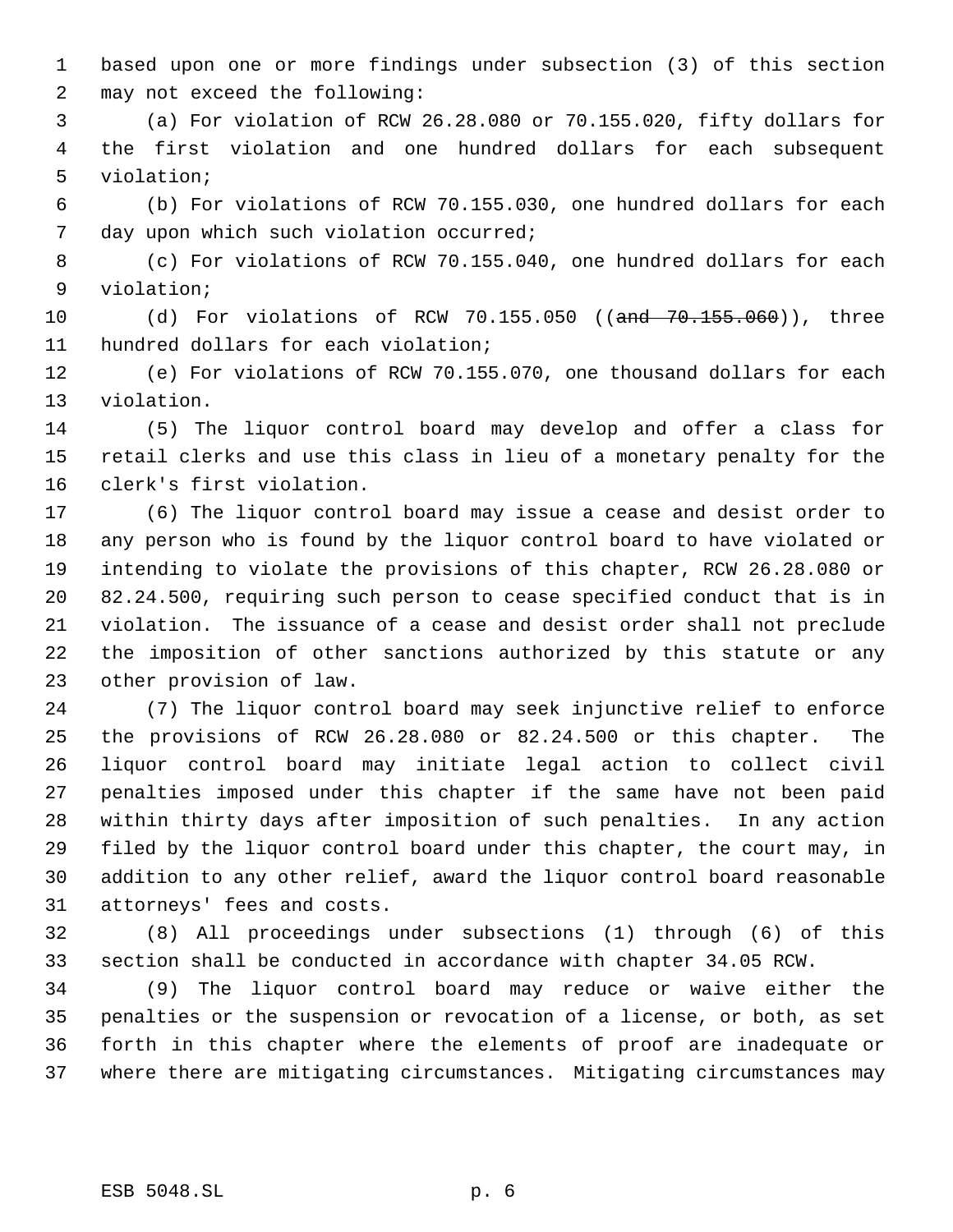include, but are not limited to, an exercise of due diligence by a retailer. Further, the board may exceed penalties set forth in this chapter based on aggravating circumstances.

 **Sec. 6.** RCW 82.24.120 and 1996 c 149 s 7 are each amended to read as follows:

 (1) If any person, subject to the provisions of this chapter or any rules adopted by the department of revenue under authority hereof, is found to have failed to affix the stamps required, or to have them affixed as herein provided, or to pay any tax due hereunder, or to have violated any of the provisions of this chapter or rules adopted by the department of revenue in the administration hereof, there shall be assessed and collected from such person, in addition to any tax that may be found due, a remedial penalty equal to the greater of ten dollars per package of unstamped cigarettes or two hundred fifty dollars, plus interest on the amount of the tax at the rate as computed under RCW 82.32.050(2) from the date the tax became due until the date of payment, and upon notice mailed to the last known address of the person. The amount shall become due and payable in thirty days from the date of the notice. If the amount remains unpaid, the department or its duly authorized agent may make immediate demand upon such person for the payment of all such taxes, penalties, and interest.

 (2) The department, for good reason shown, may waive or cancel all or any part of penalties imposed, but the taxpayer must pay all taxes due and interest thereon, at the rate as computed under RCW 82.32.050(2) from the date the tax became due until the date of payment.

 (3) The keeping of any unstamped articles coming within the provisions of this chapter shall be prima facie evidence of intent to violate the provisions of this chapter.

 (4) This section does not apply to taxes or tax increases due under 31 RCW ((82.24.270 and)) 82.24.280.

 **Sec. 7.** RCW 82.24.230 and 1995 c 278 s 9 are each amended to read as follows:

 All of the provisions contained in chapter 82.32 RCW shall have full force and application with respect to taxes imposed under the